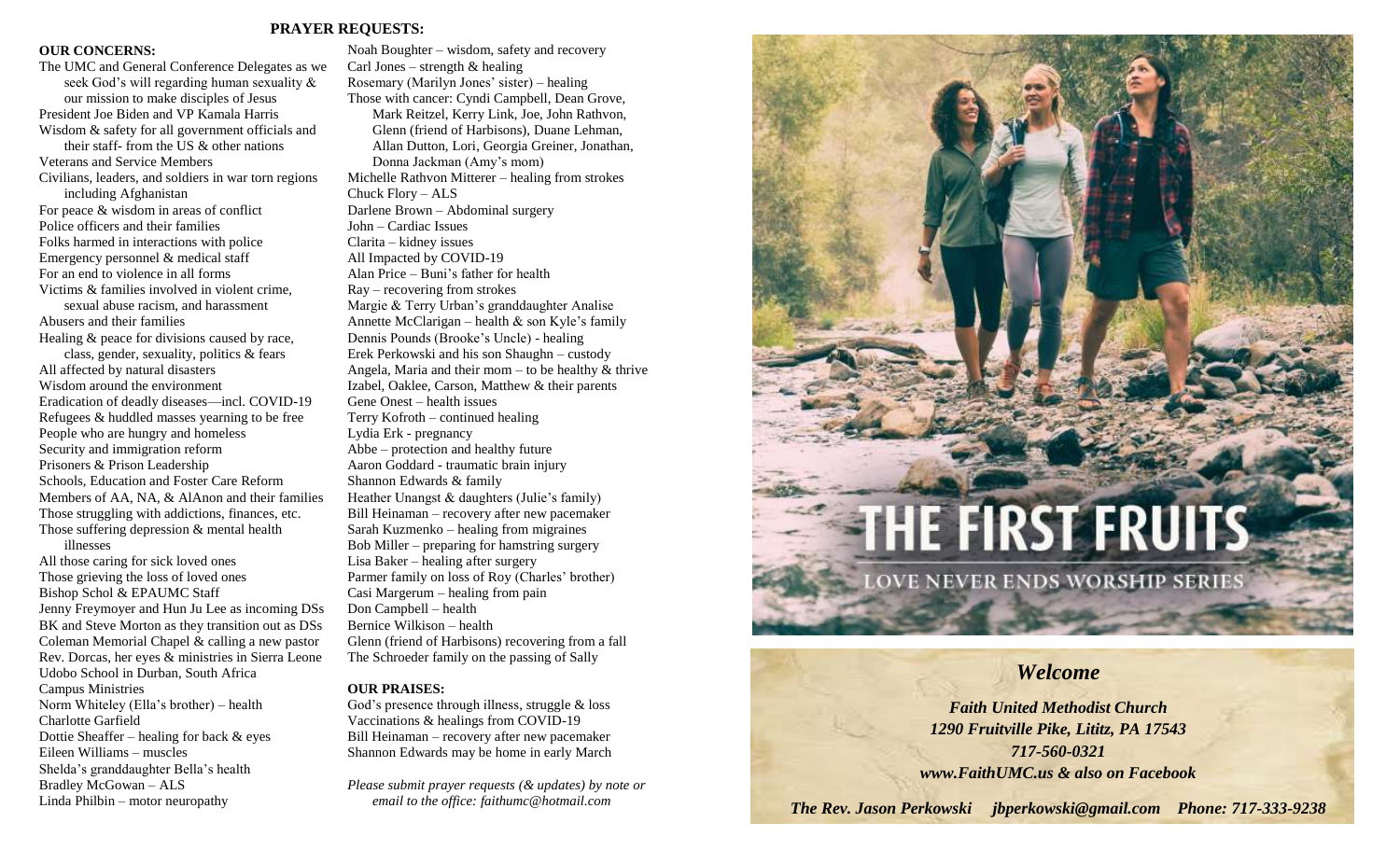# *Faith United Methodist Church*



## **February 13, 2022 at 10:30 AM – 6 th Sunday after the Epiphany**

**ELCOME:** We gather together to worship God: The Father, The Son, & the Holy Spirit. During this season of Epiphany, we gather together to see again the ways in which God is revealed in the world. You are welcome in this space no matter who you are; from where you have come; what experiences, struggles or gifts you bring; or the questions, doubts & beliefs you carry. We are so glad you are here! *W*

## **OUR OFFERINGS OF PRAYERS, PRESENCE, GIFTS, SERVICE & WITNESS**

*There are offering plates by the doors to the sanctuary and the altar. You may also give online or by mail.*

**GREETINGS & ANNOUNCEMENTS Michelle Bame & Pastor Jason** *If you're worshipping online, please 'sign in' by commenting on the video & post prayer requests, too.*

#### **A TIME FOR CENTERING & PRAYER**

#### **\*CALL TO WORSHIP & CENTERING PRAYER Pastor Jason & God's People**

May today there be peace within.

**May you trust God that you are exactly where you are meant to be.**

May you not forget the infinite possibilities that are born of faith.

**May you use those gifts that you have received, and pass on the love that has been given to you** May you be confident knowing you are a child of God.

**Let this presence settle into your bones, and allow your soul the freedom to sing, dance, praise and love.**

It is there for each and every one of us. *St. Therèse of Lisieux and St. Theresa of Avila <https://www.xavier.edu/jesuitresource/online-resources/prayer-index/morning-and-new-beginnings-prayers>*

| *HYMN                   | <b>Be Still My Soul</b>                                                             | <b>UMH #534</b>      |
|-------------------------|-------------------------------------------------------------------------------------|----------------------|
| <b>SCRIPTURE LESSON</b> | <b>Jeremiah 17:5-10</b><br>This is the Word of the Lord $-$ Thanks be to God!       | <b>Terry Kofroth</b> |
|                         | THE PRAYERS OF GOD'S PEOPLE & THE LORD'S PRAYER                                     | <b>UMH #895</b>      |
| <b>SCRIPTURE LESSON</b> | Psalm 1<br>This is the Word of the Lord $-$ Thanks be to God!                       | <b>Terry Kofroth</b> |
| *HYMN                   | Marching to Zion                                                                    | <b>UMH #733</b>      |
| <b>SCRIPTURE LESSON</b> | <b>1 Corinthians 15:12-20</b><br>This is the Word of the Lord $-$ Thanks be to God! | <b>Terry Kofroth</b> |

**\*HYMN** *Through It All* **UMH #507**

## **CHILDREN'S TIME Michelle Bame Michelle Bame**

**SCRIPTURE LESSON Luke 6:17-26 Terry Kofroth** *This is the Word of the Lord — Thanks be to God!* **\*HYMN** *Trust and Obey* **UMH #467 SERMON** *The First Fruits* **Pastor Jason \*HYMN** *Easter People Raise Your Voices* **UMH #304**

#### **BENEDICTION & SENDING FORTH**

*\* You are invited to stand*

**Worship Music:** Dolly Bankert and the Worship Choir **Audio / Visual Technology:** Dennis Meck, Sr. **Pastor:** The Rev. Jason Perkowski **Ministers:** The People of God

**PRE-REGISTRATIONS are appreciated when attending in person. Walk-ins may register at door.**  Register at:<https://forms.gle/EezjoRzcX1uC5NGn7>*.* **WORSHIP SERVICES ARE ALSO BROADCAST on Facebook & our website.**

## **WEATHER RELATED CHANGES: STAY TUNED TO THE CHURCH WEBSITE & FACEBOOK** for

any changes to the Worship Services caused by weather, COVID or other issues. If there is inclement weather and you aren't comfortable driving, you can always watch the service online at FaithUMC.US  $\rightarrow$  Sermons

**COVID PROTOCOLS:** The 7-day daily average in Lancaster County of COVID is **almost 300 new cases and 8 new deaths per day.** Only **55%** of our county **is vaccinated. So, please distance and wear a mask**  inside the building & throughout the Worship Service (esp. as you enter, exit & sing). We are *NOT* currently turning anyone away for not wearing a mask, but **ask you to consider the needs of those who are at high risk.**

**OFFICE COMMUNICATION:** Hours vary, so please contact us directly to see when we are available. Messages left on the office phone, 717-560-0321 or email: [faithumc@hotmail.com,](mailto:faithumc@hotmail.com) will be checked from Monday through Friday. In case of an emergency contact Pastor Jason at 717-333-9238 or [jbperkowski@gmail.com](mailto:jbperkowski@gmail.com) and leave a *detailed message*. Pastor Jason is spending time with family from Friday Noon through Saturday. Please be patient if he doesn't respond to non-emergency calls during those times.

**JUNIOR CHURCH BY ZOOM VIDEO CHAT – SUNDAYS AT 9 AM for 3 year old-4 th grade kids.** We send families the Zoom link and other resources—*contact the office if interested*.

**YOUTH GROUP, SUNDAYS, 5-7 PM** at Faith UMC.  $5<sup>th</sup>$ -12<sup>th</sup> graders are invited. Sign up in the hall or by contacting the office to volunteer to be the 2<sup>nd</sup> adult for the evening and provide a snack or light dinner. **Youth go to Gretna Glen Camp on Feb 20 and March 20 from 2:30-6pm. Permission slips required. Note: We will not meet tonight, but please register TODAY for the Gretna Glen trip next week.**